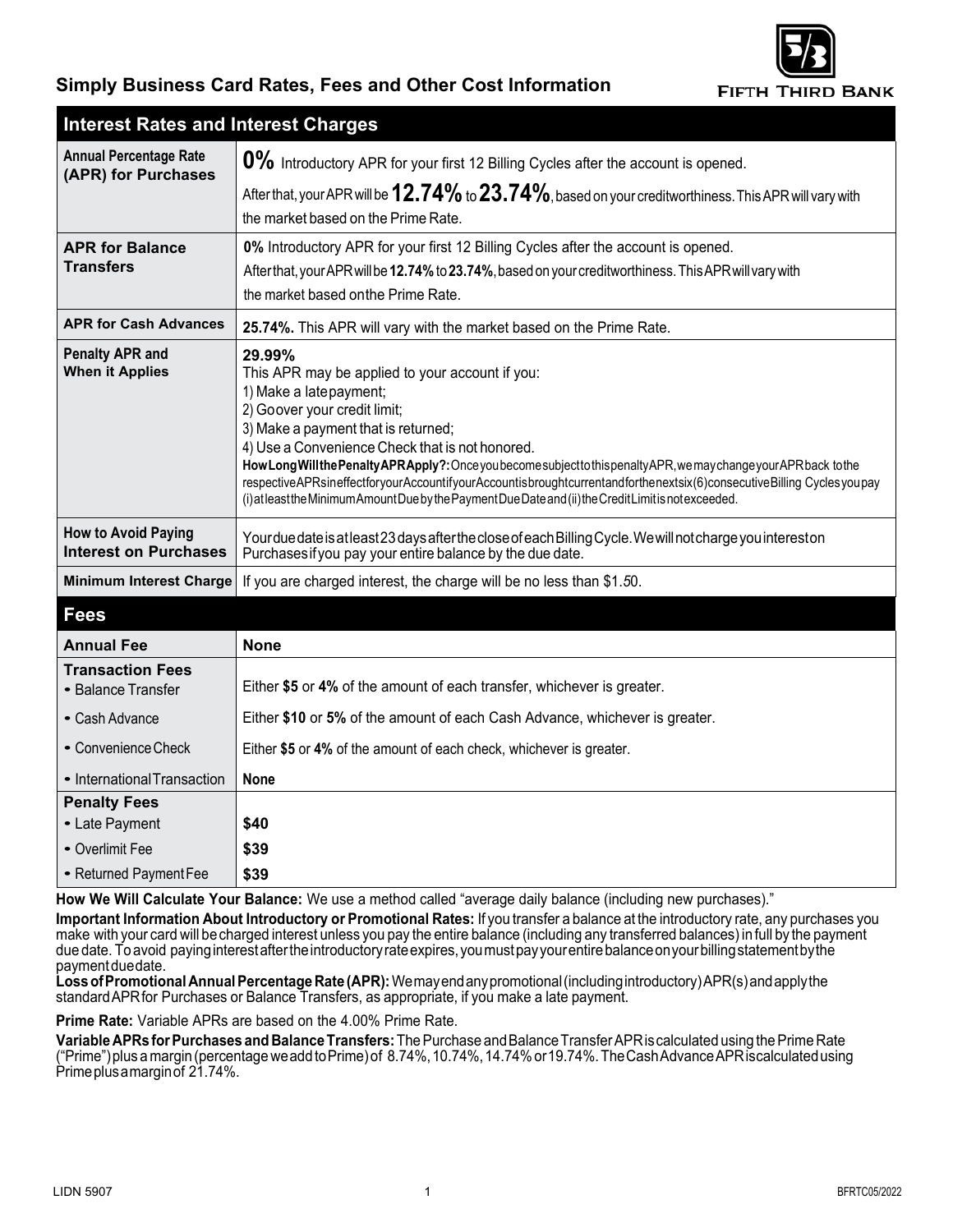**Variable Based onPrime:** The Prime Rate ispublished inthe "Money Rates" section ofthe online version of*The Wall Street Journal (WSJ)*. Wedetermine the Prime Rate two business days prior tothe closing date ofyour billing cycle. Changes tothe Daily Periodic Rate and corresponding APR for Purchases and Balance Transfers willbeapplied toyour existing Account balance and tosubsequent transactions effective the first day ofthe billing cycle inwhich we determine the interest rate. Any increase ordecrease inthe Prime Rate will result inan increase ordecrease inyour Daily Periodic Rate and the APR, and as a result, the interest charge and the Minimum Payment Duewillchange and may result ina smaller part ofyour payment being applied toreduce principal. Information contained in this Fifth Third Bank Disclosure is accurate as of 05/31/2022 and may have changed after that date. To obtain more recent information, please call us at 800-972-3030.

**For More Information:** Call Fifth Third Bank at 800-972-3030.**New York Residents** may contact the NewYork State Department ofFinancial Services at (800) 342-3736 o[rwww.dfs.ny.gov f](http://www.dfs.ny.gov/)or comparative information oncredit card rates, fees, and grace periods.

## **Simply Business Card Account Disclosures**

TERMS AND CONDITIONS OFOFFER: Bysubmitting this Business Credit Card Application (the "Application"), each Borrower listed onthis Application (collectively and individually, the "Borrower") and each Joint Account Holder (collectively and individually, the"Joint Account Holder") hereby:

- 1.Apply to Fifth Third Bank, National Association ("Fifth Third," "Bank," "we," or "us") and request that an account be opened in the name of the Borrower and that credit card(s) be issued on that account as indicated on this Application.
- 2. Agree to be bound by the terms and conditions of The Fifth Third Bank Agreement for Simply Business Mastercard (the "Agreement"), which governs each credit account, which we may update or amend from time to time, including the arbitration provision included in the Agreement, which may limit the Borrower's legal rights, including the opportunity to have claims related to the account heard in court or resolved bya jury, andtoparticipate ina class action or similar proceeding.
- 3. Represent that all credit products relating to this Application will be used solely for commercial or business purposes and not for personal, family, or household purposes.
- 4. Agree and acknowledge that the Joint Account Holder and Borrower, collectively and individually, are unconditionally, absolutely, and irrevocably liable to Fifth Third for the full and prompt payment and performance when due of any and all indebtedness or obligations incurred with respect tothecredit products sought in connection with this Application, whether authorized or unauthorized.
- 5. The Joint Account Holder and Borrower authorize Fifth Third orits representatives to conduct an initial and ongoing comprehensive credit investigation of such Joint Account Holder and Borrower by using a third-party credit reporting agency. Joint Account Holder and Borrower authorize Fifth Third and its agents, employees, contractors, and delegates to answer any questions posed by applicable credit reporting agencies about Fifth Third's experience with Joint Account Holder and/or Borrower related to any credit products relating to this Application and also to report that experience to one or more credit reporting agencies as required by law or regulation.
- 6. Represent, warrant, and certify that: (i) (if anindividual) heorshe isatleast 18years ofageand a United States citizen ora permanent resident ofthe United States; (ii) all information contained in this Application or any of the credit products relating thereto or otherwise provided to Fifth Third (orally, in writing orthrough third parties) is true, complete andcorrect in all material respects anddoesnot fail to disclose any fact necessary to make such disclosed matters not misleading; (iii) no Borrower or Joint Account Holder has filed nor intends to file any bankruptcy, insolvency, reorganization or other similar proceeding; and (iv) no Borrower or Joint Account Holder is party to any lawsuit or other proceeding which has not otherwise been disclosed to Fifth Third. The requested account or credit products may not be issued if this form is altered, or the information on it is not complete, accurate, or verifiable.
- 7. Authorize Fifth Third to investigate, review, and verify their credit and employment histories and any other information in order to process this application, service the applicable credit product or account, manage the relationship, and for any other legitimate business purpose. Joint Account Holder and Borrower authorize Fifth Third to share with others, to the extent permitted by law, such information as its credit experience with Joint Account Holder or Borrower.
- 8. Acknowledge and agree that (i) the Joint Account Holder and Borrower's obligation to repay any indebtedness resulting from this Application becomes effective upon the date of this Application notwithstanding the fact that the indebtedness may not be incurred until the time any of the cards are used to access the credit product; (ii) this Application does not obligate Fifth Third to extend any credit to any party; and (iii) Fifth Third may retain this Application regardless of whether credit is in fact made available and once completed this Application shall remain the property of Fifth Third; and (iv) Fifth Third will mail a copy of the Agreement to the Borrower and Joint Account Holder and other applicable agreements if we approve this Application.
- 9. Borrower represents, warrants, and certifies that: (i) the company's name set forth herein is identical to the company's name as reflected on the official records of its jurisdiction of formation, or in the case of a trade name, is a properly registered trade name with all appropriate governmental offices; (ii) the copies of the Governing Documents (as defined below) given to Fifth Third in connection with this Application are true, complete and correct and contain all amendments; and (iii) the company isduly organized, validly existing and in good standing inall appropriate jurisdictions.
- 10. Understand and agree that the Agreement includes an arbitration provision that allows either of us to elect to resolve, among other things, any claim by arbitration, in which case, neither of us generally will have the right to have the claim resolved by a judge or jury. You will not have the right to participate as a representative or member of any class of claimants pertaining to any claim, controversy, or dispute subject to arbitration. Other rights that you would have if you went to court may also not be available in arbitration. For additional information, see the Agreement or write to us at:Fifth Third Bank, Attention: Disputes Resolution Department, 5050 Kingsley Drive, MD 1MOCBX, Cincinnati, Ohio 45227.